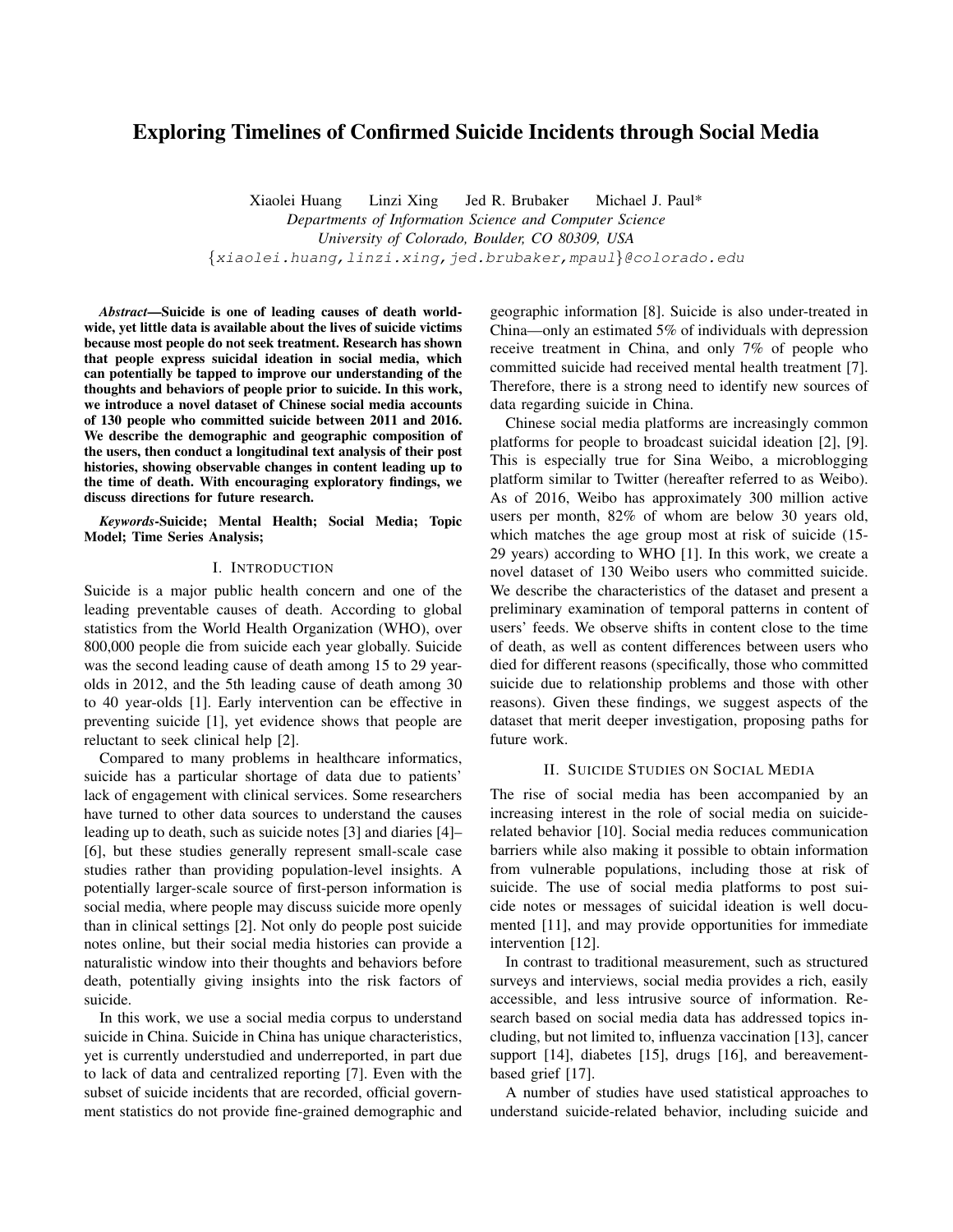depression prediction on Twitter [18], [19] and the measurement of suicide ideation transmission on Reddit [20], [21]. A number of studies using computational and statistical approaches have explored suicide on microblogs in Sina Weibo, including the prediction [22], [23] and categorization [24]–[27] of microblogs and users. Together, these studies show that suicide involves multiple factors, such as self-reference, family, social issues, and community, as well as the potential of social media to explore and assess suicidal behavior. However, the research in these previous studies did not focus on verified suicides, which is an important contribution of our work.

### III. PRIVACY AND ETHICS

Understanding online suicidal behavior is important for potential intervention, but this research also brings ethical challenges. Social media research is often fraught with conflicting ethical issues, without fully consistent norms in the community [28], but suicide is a particularly sensitive topic, with greater potential for harm than many (for example, by catalyzing further suidical ideation [29]). In a strict sense, this work does not consistitute human subjects research, both because we are using publicly available data without interacting with users, as well as the fact that the subjects in the dataset are deceased. However, there is still an ethical obligation to handle the data carefully and establish privacy protections for sensitive information. We therefore include only aggregated information in this paper, and do not publish information associated with individual accounts (including example messages). We do, however, provide a description of how the data was collected and from where, so that the methodology can be replicated. One difficult tradeoff involves sharing our dataset, which allows other researchers to work on this important problem, but could expose sensitive information widely. Our approach is to make data available on a case-by-case basis upon request, sharing subsets of the data needed to fulfill a research request.

#### IV. DATASET

We now introduce and characterize our dataset of 130 Weibo users who were verified to have died of suicide.

#### *A. Data Collection*

We identified Weibo users who died of suicide through two Weibo accounts, "早逝女孩祭奠平台" and "逝者如 <sup>斯</sup>夫dead", that publish user-submitted reports of death. Reports are sent to these accounts by others, usually friends or relatives, as a way of making a public announcement of the death. The "早逝女孩祭奠平台" account only publishes deaths of female users, and "逝者如斯夫dead" publishes both genders.

We manually read through every post of these two accounts and identified reports that matched the following criteria:

- The cause of death is clearly identified as suicide.
- The report includes the Weibo account identifier for the deceased person.
- The Weibo account still exists and is publicly viewable (6 accounts did not meet this criterion).

We manually reviewed each account and removed three:

- The cause of death for one user appeared to be something other than suicide upon further inspection, indicated by this comment to correct the record: "是 <sup>先</sup>天性心脏病突发而死根本没有自杀这一<sup>说</sup> (She died of congenital heart disease instead of committing suicide)".
- One user attempted suicide but did not succeed.
- One user was the account of a celebrity (an actor and singer). While celebrities may be important to include for certain research questions, we believed this would represent too much of an outlier for the purpose of understanding the timelines of ordinary people.

From the death reports, we manually extracted the following information for each user: gender, location of suicide, date of death, and age. Sometimes these attributes could not be ascertained, in which case they were marked as unknown.

We crawled the 5,000 most recent posts from each user's account. For each post, we also collected interaction data: replies to the post, and repost and "like" counts. We also collected information about each user's social network, collecting the account IDs of up to the 200 most recent followers and 200 most recent followees.<sup>1</sup>

We collected account IDs of deceased Weibo users from these reports from December 15, 2016 to January 15, 2017. Data from the deceased users was crawled from February 9, 2017 to April 2, 2017.

In total, we collected 104,229 messages from 130 users who died of suicide (30 male, 100 female). We also collected 37,610 account IDs of followers and followees, and 2,362,910 interaction events (1,363,813 comments; 536,687 reposts; 462,410 likes), though we do not analyze these additional attributes in the present study. Our dataset is openly available,<sup>2</sup> with directly identifiable information removed out of respect for the privacy of the users.

#### *B. Dataset Characteristics*

Table I shows the breakdown of the number of users in our dataset by year of death, as well as the distribution by demographic group (gender and age). Gender is known for all users in the dataset, and age is known for 115 users.

Gender: The dataset is heavily skewed toward female users, which is in part an artifact of our data sources for suicide reports (one account only reported female suicides),

<sup>&</sup>lt;sup>1</sup>200 is a limitation of the platform. Weibo will only display a maximum of 20 pages of users, where each page contains 10 users. Users are listed

in descending chronological order (i.e., most recent first).

<sup>2</sup>https://drive.google.com/open?id=0ByISRszIs-h5YTBTNlduWlF2d2M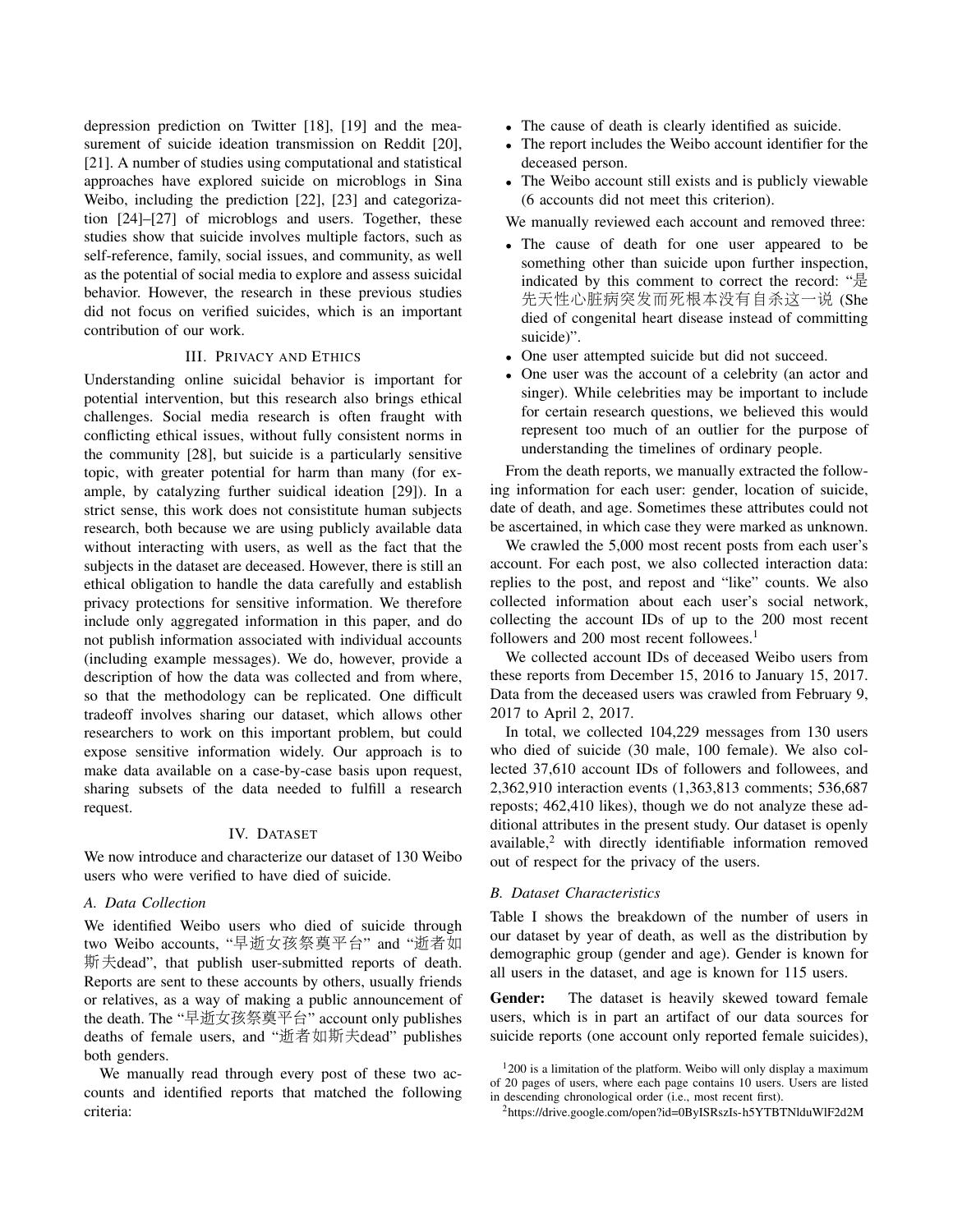Table I # OF USERS BY YEAR OF DEATH (LEFT) AND BY DEMOGRAPHICS (RIGHT)

| 2011 | 12  | Age / Gender   | Male | Female | <b>Overall</b> |
|------|-----|----------------|------|--------|----------------|
| 2012 | 39  | $13 - 20$      | Q    | 29     | 38             |
| 2013 | 18  | $21 - 30$      | 14   | 49     | 63             |
| 2014 | 22  | $31 - 40$      | n    |        | 14             |
| 2015 |     | Unknown        |      | 14     | 15             |
| 2016 | 22. | <b>Overall</b> | 30   | 100    | 130            |

but this also turns out to be fairly reflective of the estimated gender distribution of suicides in China. Unlike in most countries, where male suicides outnumber female suicides, existing research has found that female suicides are more common in China by a ratio of 3:1 [7].

Age: The average age of the deceased at time of death in our dataset is 23.5 years. The vast majority (88.6%) are under age 30, with a minimum of 13 and maximum of 40. This largely reflects the age distribution of Weibo (where 82% of users are under age 30 according to a 2017 report [30]), though a World Health Organization (WHO) report [1] found that the risk of suicide is more than twice as high in the 15–29 age group as the 30–40 group, which our statistics agree with. However, the highest risk of suicide is among the elderly in China [31], who are not represented in our dataset at all—a common limitation of using social media data [32].

Location: We also analyzed the dataset's geographic distribution. We identified the location of death (at the granularity of provinces) for users based on their death reports. If this information was not available from the report, we used the user's birth location if mentioned in the report, and the static location from the user's profile otherwise. For each province, we calculated the number of users in our dataset who died in that location, divided by the population of the province to adjust for differences in overall population.<sup>3</sup>

Figure 1 summarizes the normalized counts by province. All provinces in Southeast China have coverage in our dataset, though Tianjin and provinces in comparatively less developed parts of China have no users. Even after normalizing by population, the highest rates of suicide in our dataset are from Beijing and Shanghai, China's two most populated cities. One explanation is that urban areas are overrepresented in Weibo in general (67% users are from cities [30]), though Beijing and Shanghai are still overrepresented in our dataset (24.6% of users) compared to the full population of Weibo (16% of Weibo users [30]). It is also possible that users from the largest cities have larger social networks and therefore increased likelihood of having their deaths reported to the two Weibo accounts we



Figure 1. Number of users in each location of death, normalized by the population of each location. Gray indicates no users in our dataset from that province. Hong Kong and Macau were counted as one province (bottom left).

used as sources. Finally, it is interesting to note that recent research finds that urbanization of China is changing the epidemiology of suicide, with urban suicide rates increasing relative to rural suicide [31]. Our dataset may support the study of suicide in urban areas.

### *C. Affordances and Limitations*

We now discuss what types of research questions we believe one can and cannot investigate with this dataset. While a general limitation of the dataset is the small number of users, which will make it hard to achieve statistical power in some experiments, the data is richer than traditional suicide records, with longitudinal details about people's everyday lives. As a result, these social media feeds can provide unique insights into the context of a suicide, through a person's history that was likely not captured in clinical data. We describe three areas below in which social media could inform suicide research. For each area, we discuss ways in which this particular dataset is an appropriate tool, as well as its limitations.

Intelligence: Our dataset provides a new source of intelligence for suicide. A common use of social media for public health is to estimate population-level statistics, such as the prevalence of influenza in a given week [33], or the level of fitness in a geographic location [34]. In the case of China, social media is especially promising. There is a strong need to find alternative data sources to supplement official suicide data from China, which does not have a comprehensive system for collecting suicide data [7]. Public suicide statistics from the Chinese Center for Disease Control and Prevention do not contain geographic information (other than urban and rural designations [8]) and cases are believed to be undercounted [7]. Unfortunately, it is unlikely a dataset collected in this way could yield reliable population-level estimates. The biggest challenge is our source for identifying suicide users. Relying on user-

<sup>&</sup>lt;sup>3</sup>Data from Wikipedia: https://en.wikipedia.org/wiki/Provinces\_of\_China We note that a more appropriate way to normalize the counts would be to adjust for the number of Weibo users from each province, rather than the real world population, but we were unable to obtain these statistics.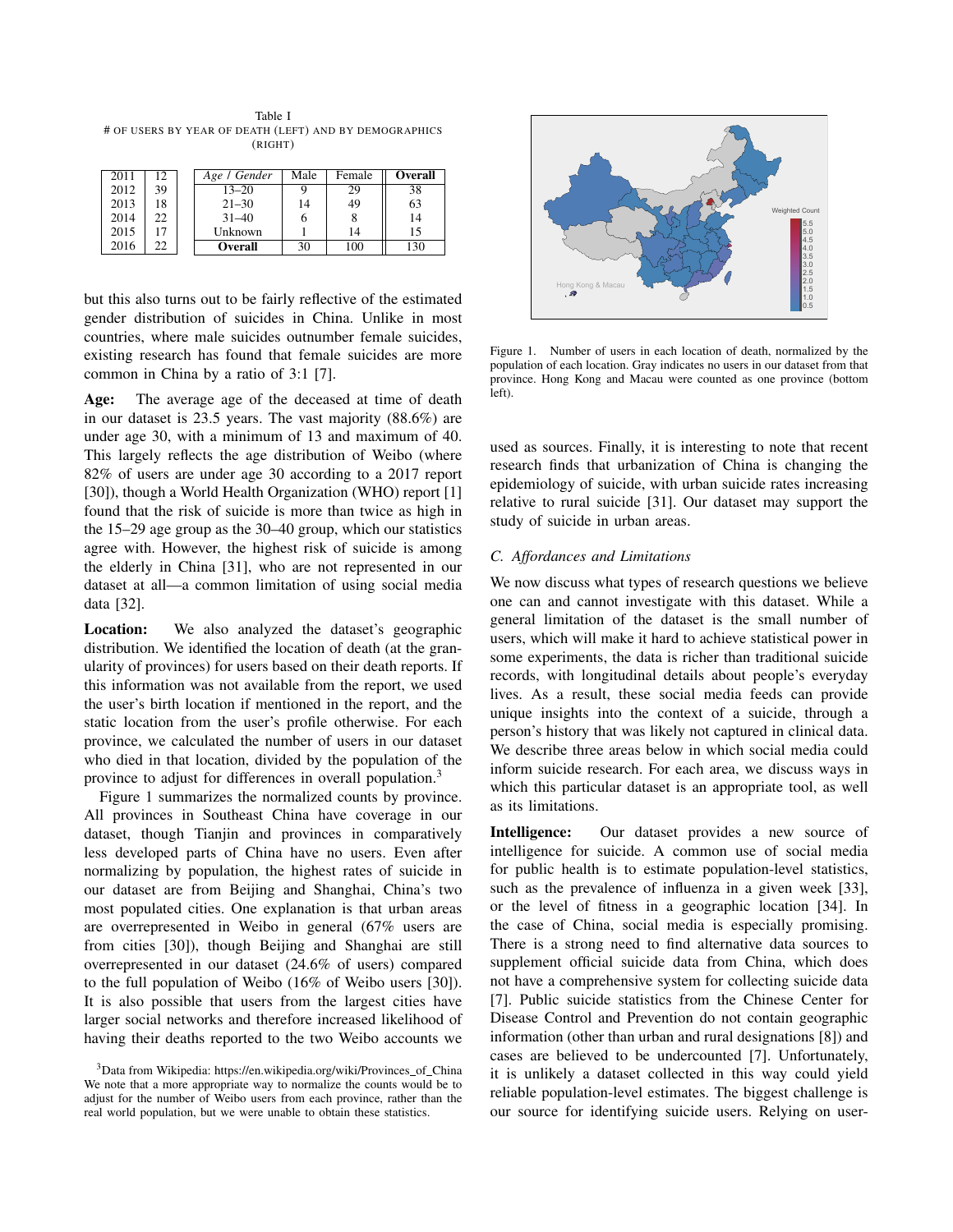submitted reports likely results in a strong selection bias that is difficult to characterize and adjust for. It is also difficult to correct for demographic biases inherent to Weibo, as comprehensive demographic data on Weibo users is not available. Moreover, unlike Twitter, Weibo does not have a streaming API that can provide a random sample that can be used to evaluate the population distributions.

However, as suicide incidents are not widely cataloged, there is still enormous value in using social media to identify new cases of suicide, akin to how a project like the Gun Violence Database [35] mines media to identify new incidents of violence. Now that we have examples of suicide user accounts, it may be possible to construct a predictive model that can detect if there has been a suicide (if not from the user, then from other comments). Given the need for better intelligence on suicide in China, this will be an important direction to pursue.

Network analysis: The Weibo population forms a highdimensional and sparse social network of which the 130 suicide users are a tiny subset. Moreover, the network is incomplete, due to the platform's display limit of 400 users. Finally, of this partial network (with a maximum of 400 edges between each node pair), we can only collect a small subset due to the length of time needed to crawl each page.

In this sparse and incomplete network, paths between the suicide users will be sparse. If a path exists at all, we expect that most connections will likely go through a small number of popular users rather than users with more personal connections.<sup>4</sup> Therefore, without additional expansion, we expect that this dataset will not be reliable for analyzing network effects between suicide users.

However, the ego-centric networks that we can obtain are valuable for studying interactions between suicide users and their direct contacts. With each user's first-order connections, we can measure effects that the friends had on the suicide user's timeline (e.g., support) and vice versa (e.g., grief).

Text analysis: Our dataset is most appropriate for analyses of text content, since our dataset contains mostly complete message histories of each user. A user's post history, as an artifact similar to a diary [36], can be studied to help understand the user's thoughts and actions (disclosed by the user online) and state of mind (revealed through unconscious linguistic behaviors [5]) leading up to death. Additionally, the demographic information we have for each user can be used to measure linguistic and behavioral differences between these groups in the period before suicide.

| <b>Daily Life</b>    | 睡觉 (sleep); 吃 (eat); 回家 (back home); 一     |  |  |
|----------------------|--------------------------------------------|--|--|
| Topic 26             | 天 (a day); 下雨 (raining); 工作 (work); 天气     |  |  |
|                      | (weather); 洗澡 (shower); 起床 (get up); 学校    |  |  |
|                      | (school)                                   |  |  |
| <b>Entertainment</b> | 演员 (actor); 相声 (crosstalk); 曲艺 (Beijing    |  |  |
| Topic 6              | Opera); 演出 (perform); 嘉宾 (guest on show);  |  |  |
|                      | 单曲 (single song); 电影票 (movie ticket); 电    |  |  |
|                      | 影院 (movie theater)                         |  |  |
| <b>News/opinions</b> | 国家 (nation); 社会 (society); 人民 (the peo-    |  |  |
| Topic 16             | ple); 政府 (government); 老百姓 (civilian); 教   |  |  |
|                      | 育 (education); 文化 (culture); 法律 (law); 制   |  |  |
|                      | 度 (social system)                          |  |  |
| Family               | 老婆 (wife); 老公 (husband); 爸爸 (Dad); 妈       |  |  |
| Topic 21             | 妈 (Mom); 弟弟 (Brother); 姐姐 (Sister); 家      |  |  |
|                      | 里 (home); 闺蜜 (best friend)                 |  |  |
| Sentiment (-)        | 难过 (frustrated); 悲伤 (sad); 害怕 (fear); 孤    |  |  |
| Topic 3              | 独 (lonely); 寂寞 (lonely); 伤心 (sad); 哭 (cry) |  |  |
| Sentiment (+)        | 哈哈 (laugh); 偷笑 (laugh); 好 (good);<br>ा ज   |  |  |
| Topic 18             | 爱 (cute); 赞 (awesome); 给力 (awesome); 酷     |  |  |
|                      | (cool); 鼓掌 (applause)                      |  |  |

Table II EXAMPLES OF TOPICS FROM EACH CATEGORY.

# V. LONGITUDINAL CONTENT ANALYSIS

We now characterize the content of the users' social media messages, and how it changes over time.

#### *A. Temporal Aggregation*

We calculated statistics to summarize the activity levels and content of the users' social media feeds in time intervals with respect to the date of death— the 10 months, 10 weeks, and 10 days prior to death. At each granularity, we calculate statistics within 10 intervals spanning d days, where  $d \in$ {1, 7, 30} to represent days, weeks, and months, respectively. This approach is similar to prior work that summarized the content of cancer-related search queries with respect to the date of diagnosis [14], [37].

To measure uncertainty in our estimates in each time period, we performed bootstrap resampling. We created 100 estimates of the statistics, where each estimate was calculated by randomly sampling with replacement from the 130 users. We then used the 5th and 95th percentiles of the distribution of estimates as lower and upper bounds.

We considered three measurements:

**Posting frequency:** As a measurement of the level of participation in Weibo, we measured the number of messages posted by each user in each time interval. We calculated the average number of messages posted by active users in each month, week, and day, shown in the top row of Figure 2. For each time interval, we only included users in the average who had active accounts beginning before that interval, since not all users had accounts going back 10 months. The average posting frequency is fairly consistent over the period of months, but we see an increase in posting

<sup>4</sup>Surprisingly, we did find direct interactions between 18 pairs of users. 10 of these pairs included the most popular user in the dataset, and all interactions were in one direction. We plan to study these interactions in more depth to understand what kind of relationship these users had.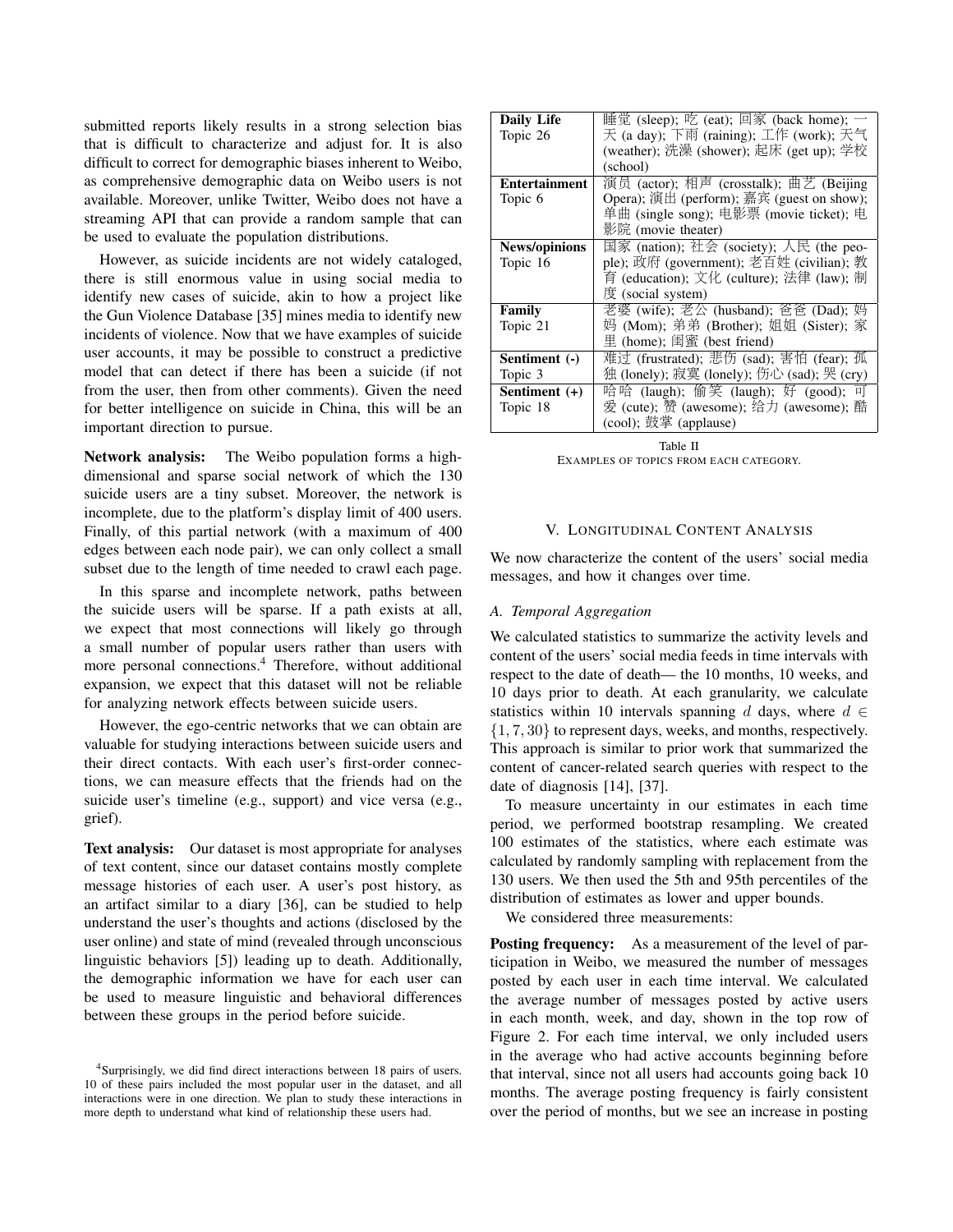

Figure 2. The average number of posts (top row), the linguistic suicidal ideation score indicating suicide-associated language use (middle row), and the distribution of topic categories (bottom row) for ten time intervals at three granularities: monthly (left), weekly (center), and daily (right). In the top two rows, shaded area corresponds to a 90% confidence interval estimated with bootstrap sampling.

frequency in the last week before death, with a fairly steady increase through the final days.

Linguistic indicators: We measured the use of language that is associated with suicide. We utilized a large Chinese suicide lexicon (3,453 entries) developed in previous work [22] in collaboration with psychologists. The lexicon includes words carrying negative affect as well as other words used in suicide notes such as self-references and family references. The lexicon was validated by using it to identify messages containing suicide ideation in Weibo with 79% precision [22].

We define a suicidal ideation score  $s(t)$  for a time interval  $t$  as the sum of the probabilities of the lexicon words in that time interval, where word probabilities are proportional to their frequencies in the messages posted in the interval  $t$ . Using  $\mathcal L$  to denote the set of words in the suicide lexicon, the linguistic score is defined as:

$$
s(t) = \sum_{w \in \mathcal{L}} P(w|t)
$$
 (1)

A higher score indicates higher use of language associated with suicide, as defined by the lexicon. The ideation scores are shown in the middle row of Figure 2. We see that scores are noticeably higher at the granularity of weeks compared to months, showing an increase in levels of language suggestive of suicidal ideation in the weeks leading up to death. There is high variability in the scores in the daily plot, so it is less clear what the trend is in the final days, but the score reaches high points in the 3–5 days before death.

Topic composition: We also broadly characterized the various topics of discussion in the corpus using probabilistic topic modeling. We used Latent Dirichlet Allocation (LDA) [38] to estimate the proportions of 30 latent topics (distributions over words) in each message using MALLET [39]. Text was preprocessed following [22] and using the Python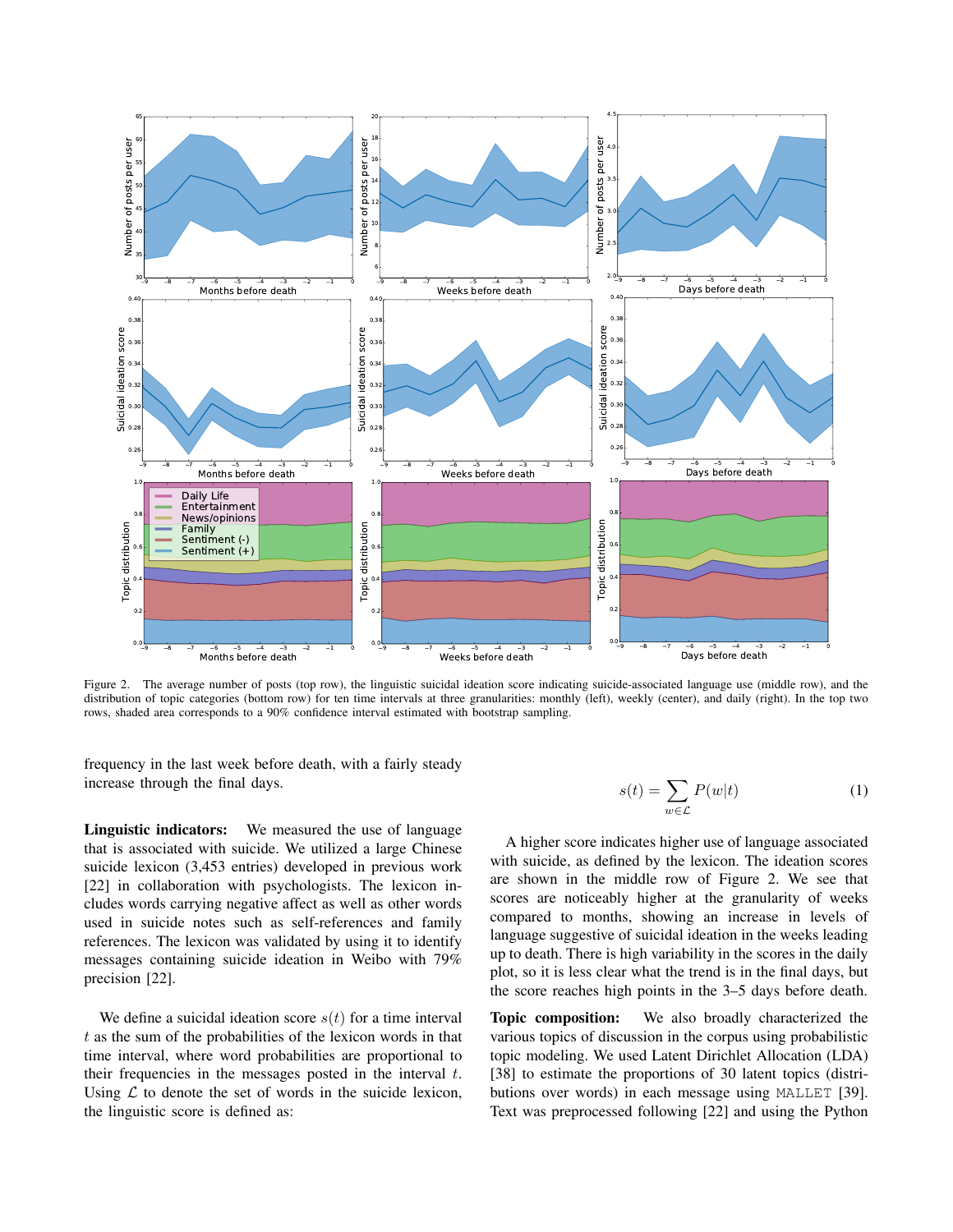

Figure 3. The average number of posts (top row) and the suicidal ideation score indicating suicide-associated language use (bottom row) comparing two sets of users: those whose reason for suicide was a broken relationship, and a matched sample of all other users. Shaded area shows the 90% confidence interval.



Figure 4. The topic distribution by week (left) and day (right) for the same two groups of users compared in Figure 3.

package jieba<sup>5</sup> for word segmentation.

We examined the top words in each of the 30 topics and determined labels for the topics. We grouped the 30 topics into six general categories: daily life (e.g., meals and work), entertainment (e.g., music), news and opinion (e.g., politics and business), negative sentiment, and positive sentiment. Examples of topics within each category are shown in Table II.

We calculated the average proportion of each topic  $z$  in each time interval  $t$ :

$$
P(z|t) = \frac{1}{|\mathcal{D}(t)|} \sum_{d \in \mathcal{D}(t)} P(z|d)
$$
 (2)

where  $\mathcal{D}(t)$  is the set of documents posted during time period  $t$ . We aggregated the individual topic proportions into proportions over time for the six general categories, shown in the bottom row of Figure 2. We find that the entertainment and daily life topic categories are the most common topics of discussion, and negative topics are discussed more than positive topics in this corpus. The topic distribution is surprisingly stable over time, suggesting that users largely share similar content leading up to their suicide. However, we do observe an increase in negative sentiment topics close to the time of death, with a decrease in "everyday" content, the entertainment and daily life topics.

#### *B. Comparing Suicide Contexts*

While there appear to be general patterns in the behavior and content of users in our dataset, it may be more meaningful to separately analyze different groups of users based on the context of their suicide. Many of the death reports from which we identified suicide users (Section IV) described *why* the user had committed suicide. One of the most common and easy to identify reasons for suicide was a broken relationship. We now repeat our analysis above for the subset of users who committed suicide for this reason

<sup>5</sup>https://github.com/fxsjy/jieba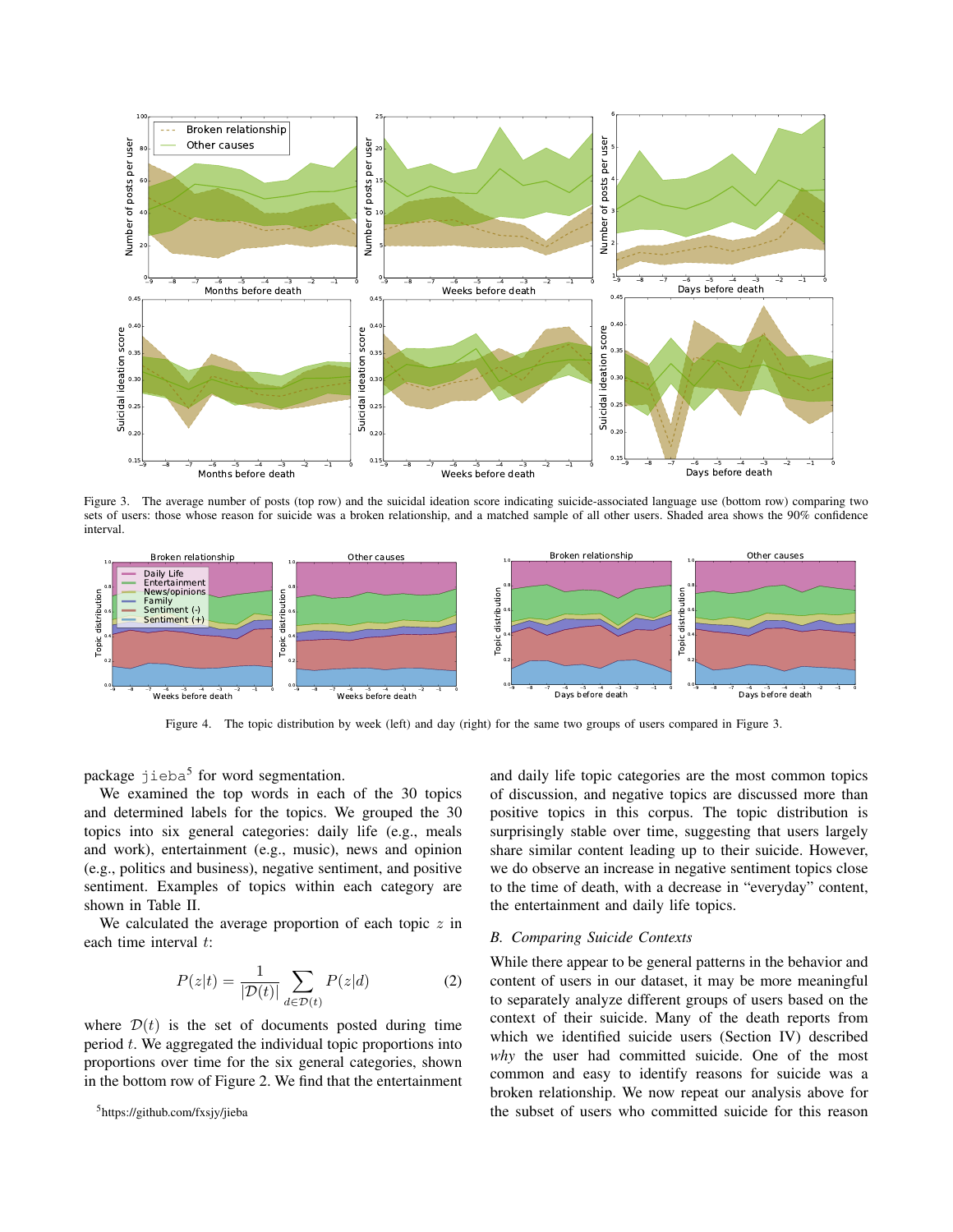and compare to the other users in the dataset.

The first two authors, native Chinese speakers, labeled each of the 130 users to indicate whether the reason for suicide appeared to be due to relationship problems. They agreed on all but two users (Cohen's  $\kappa = 0.90$ ). We identified 35 such users, which we refer to the "Broken relationship" dataset. We then compare temporal patterns within this set to patterns in the complement of this set, users who died for "Other causes".

Only 11% of users in the "Broken relationship" set were male, compared to 23% of users in the entire dataset. Thus, differences between these two groups could be due to gender differences. To control for bias from this confounding variable, we downsampled the "Other causes" set to match the gender distribution of the "Broken relationship" set, resulting in an "Other causes" set of 8 male users and 62 female users.

Figure 3 shows the average posting frequency and suicidal ideation score for the two different groups of users, and Figure 4 shows the topic distributions for the two user groups. We find that the "Broken relationship" users have a significantly lower posting frequency in general (with the largest gap two weeks before death), but a sharper increase in frequency in the final days and weeks before death. There is also differences in the users' topic distributions, with "Broken relationship" users having smaller proportions of news/opinion topics and higher proportions of sentiment topics.

#### VI. DISCUSSION AND CONCLUSION

In this exploratory work, we constructed and examined a dataset of 130 social media accounts of people who we verified to have died of suicide. We found temporal patterns that suggest there are commonalities in how people express themselves in the time leading up to their suicide: increased frequency of posts, increased suicidal ideation, and increased negative sentiment in the final weeks and days before suicide. The overall changes are small, which is perhaps a function of aggregating across every user without regard for their individual context. When comparing patterns of users grouped by their reason for committing suicide, we see more variation in social media behavior. We therefore might find richer insights by examining social media patterns within more focused groups of individuals.

Another direction for future work is to consider the other data attributes: comments, reposts, and likes. Whether these interactions influence the trajectory of a user's suicide timeline would be important to study. There is also promise in using this dataset to understand how a suicide affects not just the individual, but others in their network, by measuring attributes like grief [17]. Finally, while we focused on Chinese social media, the approach outlined in this work—finding social media accounts of people who died of suicide, and calculating temporal patterns in social media content with respect to the date of death—could serve as a framework for other social media platforms in other languages and locations. Longer term, we hope that social media can augment traditional data sources to expand our understanding of the causes suicide.

#### **ACKNOWLEDGMENTS**

We would like to thank Casey Fiesler for useful discussion and feedback on this work, and the reviewers for their valuable comments.

#### **REFERENCES**

- [1] World-Health-Organization, "Preventing suicide: A global imperative," 2014. [Online]. Available: http://www.who.int/ mental\_health/suicide-prevention/world\_report\_2014/en/
- [2] K.-w. Fu, Q. Cheng, P. W. Wong, and P. S. Yip, "Responses to a self-presented suicide attempt in social media: A social network analysis." *Crisis: The Journal of Crisis Intervention and Suicide Prevention*, vol. 34, no. 6, p. 406, 2013.
- [3] A. A. Leenaars, E. J. De Wilde, S. Wenckstern, and M. Kral, "Suicide notes of adolescents: A life-span comparison," *Canadian Journal of Behavioural Science / Revue canadienne des sciences du comportement*, vol. 33, no. 1, pp. 47–57, 2001.
- [4] D. L. Peck, "Evaluation of a suicide diary: A content and situational analysis," *Journal of Death and Dying*, vol. 19, no. 4, 1989.
- [5] J. W. Pennebaker and L. D. Stone, "What was she trying to say? a linguistic analysis of Katie's diaries," in *Katie's diary: Unlocking the mystery of a suicide*, D. Lester, Ed. Brunner-Routledge, 2004, pp. 55–79.
- [6] D. Lester, "The final hours: a linguistic analysis of the final words of a suicide," *Psychol Rep*, vol. 106, no. 3, pp. 791– 797, Jun 2010.
- [7] S. Law and P. Liu, "Suicide in china: unique demographic patterns and relationship to depressive disorder," *Current Psychiatry Reports*, vol. 10, no. 1, pp. 80–86, 2008.
- [8] N. Health and F. P. Commission, "Annual report of chinese health and family planning," Sep 2015. [Online]. Available: http://tongji.cnki.net/kns55/navi/YearBook.aspx? id=N2015110062&floor=1
- [9] J. Lin, "他在微博那头自杀,最后你却拉黑了他."
- [10] D. D. Luxton, J. D. June, and J. M. Fairall, "Social media and suicide: a public health perspective," *American journal of public health*, vol. 102, no. S2, pp. S195–S200, 2012.
- [11] T. D. Ruder, G. M. Hatch, G. Ampanozi, M. J. Thali, and N. Fischer, "Suicide announcement on facebook," *Crisis*, 2011.
- [12] D. De Leo and T. Heller, "Social modeling in the transmission of suicidality," *Crisis*, vol. 29, no. 1, pp. 11–19, 2008.